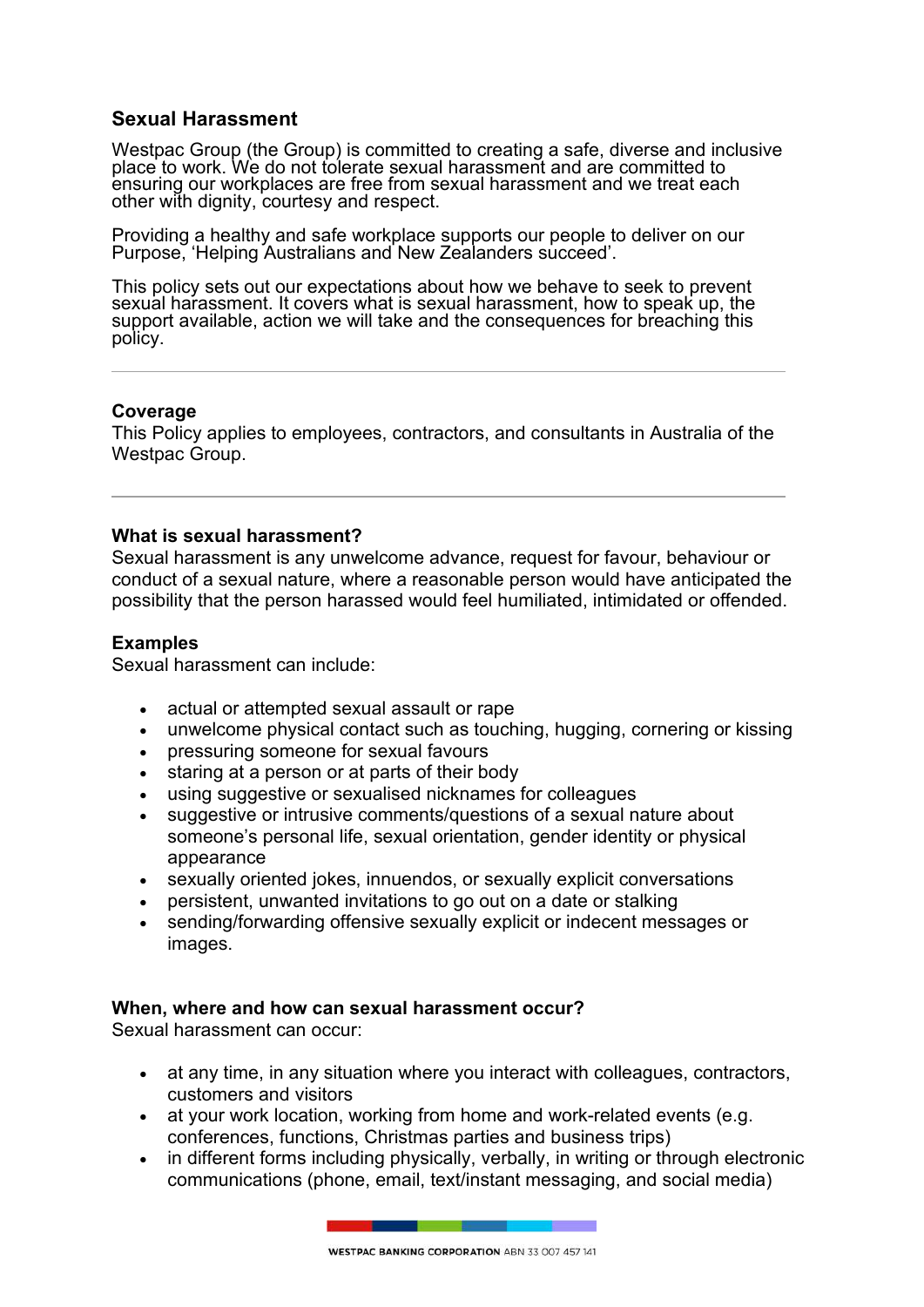- regardless of gender and can be by someone from the same or different gender
- when there is no intent to cause offence the test is whether a reasonable person, considering the circumstances, would have anticipated the possibility that the person harassed would be humiliated, intimidated or offended
- in a single act or as a series of acts
- even outside of work and in relation to your relationships and interactions with colleagues.

## **Sexual harassment is not:**

- behaviour based on mutual attraction, friendship, and respect.
- $\bullet$  interactions that are consensual, welcome, and reciprocated.

Importantly, sexual conduct that has been welcomed in the past can become unwelcome.

## **Your responsibilities**

## **Preventing sexual harassment**

Preventing sexual harassment in the workplace is all our responsibility.

If you are covered by this policy, you must familiarise yourself and comply with this policy and the Westpac Group Code of Conduct.

In relation to sexual harassment, this means:

- not engaging in unwelcome behaviour or conduct of a sexual nature towards anyone in the workplace and always doing the right thing
- behaving professionally and treating others with dignity, courtesy, and respect whether at work, working from home or out of work settings
- taking accountability for identifying, managing and reporting risks
- you are obligated to speak up and report concerns about sexual harassment (including where you have witnessed or are aware of it) ('no bystander rule')
- protecting and supporting, and not disadvantaging or unfairly treating a person for making or being involved in a complaint
- completing the mandatory Helping You Succeed: Respectful Conduct training

## **People Leaders**

In addition to the above responsibilities, if you are a People Leader, you must:

- familiarise yourself and comply with accountabilities for People Leaders under the Westpac Group Code of Conduct - for sexual harassment, this includes:
	- $\circ$  role modelling expectations
	- o encouraging team members to speak up if they see something that doesn't seem right
	- o being clear that team members are safe to make their voices heard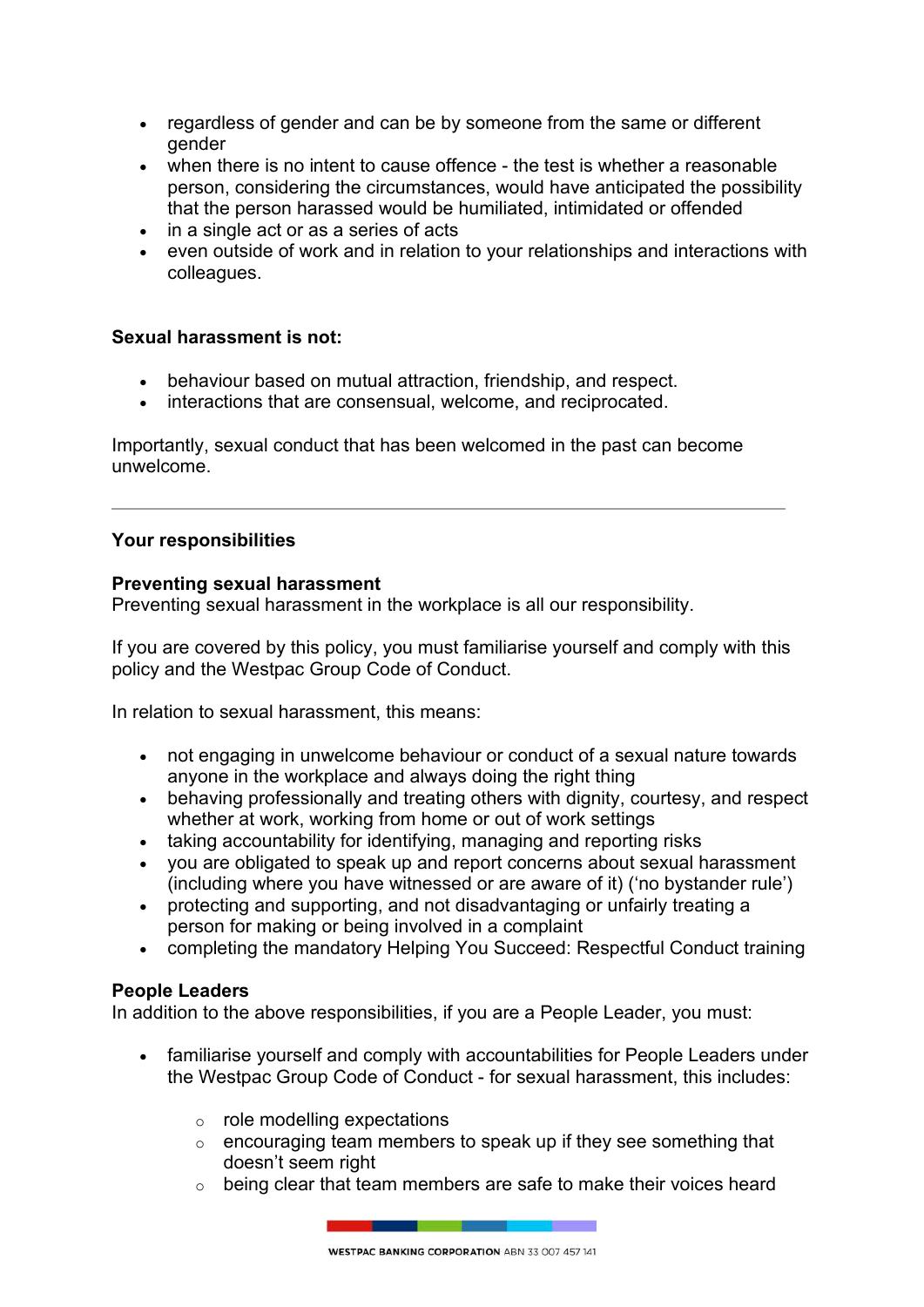- $\circ$  fixing problems early and properly, asking 'Should We?' as well as 'Can We?' to ensure good judgement in decision making.
- ensure your team completes the mandatory Helping You Succeed: Respectful Conduct training.

# **Speaking up, addressing concerns and supporting you**

| You can raise a<br>concern to us<br>via:                                              | our sexual harassment intranet page which contains<br>ways to raise a concern online or by telephone if you<br>would prefer to talk to someone<br>your People Leader                                                                                                                                                                                                                                                                                                                                                                                                                                  |
|---------------------------------------------------------------------------------------|-------------------------------------------------------------------------------------------------------------------------------------------------------------------------------------------------------------------------------------------------------------------------------------------------------------------------------------------------------------------------------------------------------------------------------------------------------------------------------------------------------------------------------------------------------------------------------------------------------|
| When we receive<br>a concern, we<br>will:                                             | allocate your concern to a specialist HR team<br>$\bullet$<br>act promptly<br>$\bullet$<br>seek your preferences in addressing your concern,<br>$\bullet$<br>including the outcome you are seeking<br>consider ways we can support you, e.g. counselling or<br>$\bullet$<br>changing work arrangements<br>to the extent possible, keep your concern confidential<br>and take steps to preserve your anonymity if that is<br>your preference                                                                                                                                                           |
| <b>You can get</b><br>support by:                                                     | speaking to your People Leader, if you feel comfortable<br>$\bullet$<br>to do so<br>via the HR Specialist addressing your concern<br>ACCESS, our Employee Assistance Program<br>contacting the Employee Care team via CareXpress<br>MyCoach is available for People Leaders for support<br>dealing with difficult people matters or disclosure of a<br>wellbeing concern                                                                                                                                                                                                                              |
| You can report a<br>concern<br>externally, get<br>external advice<br>and support via: | reporting sexual harassment to the police<br>$\bullet$<br>the Australian Human Rights Commission or an<br>equivalent State tribunal<br>your local FSU office or a legal practitioner<br>1800RESPECT (W: www.1800respect.org.au; P: 1800<br>737 732) – provides confidential sexual assault and<br>family and domestic violence counselling via phone and<br>webchat. Available 24 hrs a day, 7 days a week<br>Lifeline (W: www.lifeline.org.au; T: 13 11 14) - 24-hour<br>crisis support and suicide prevention<br>Beyond Blue (W: www.beyondblue.org.au; T: 1300 224<br>636) – mental health support |

т